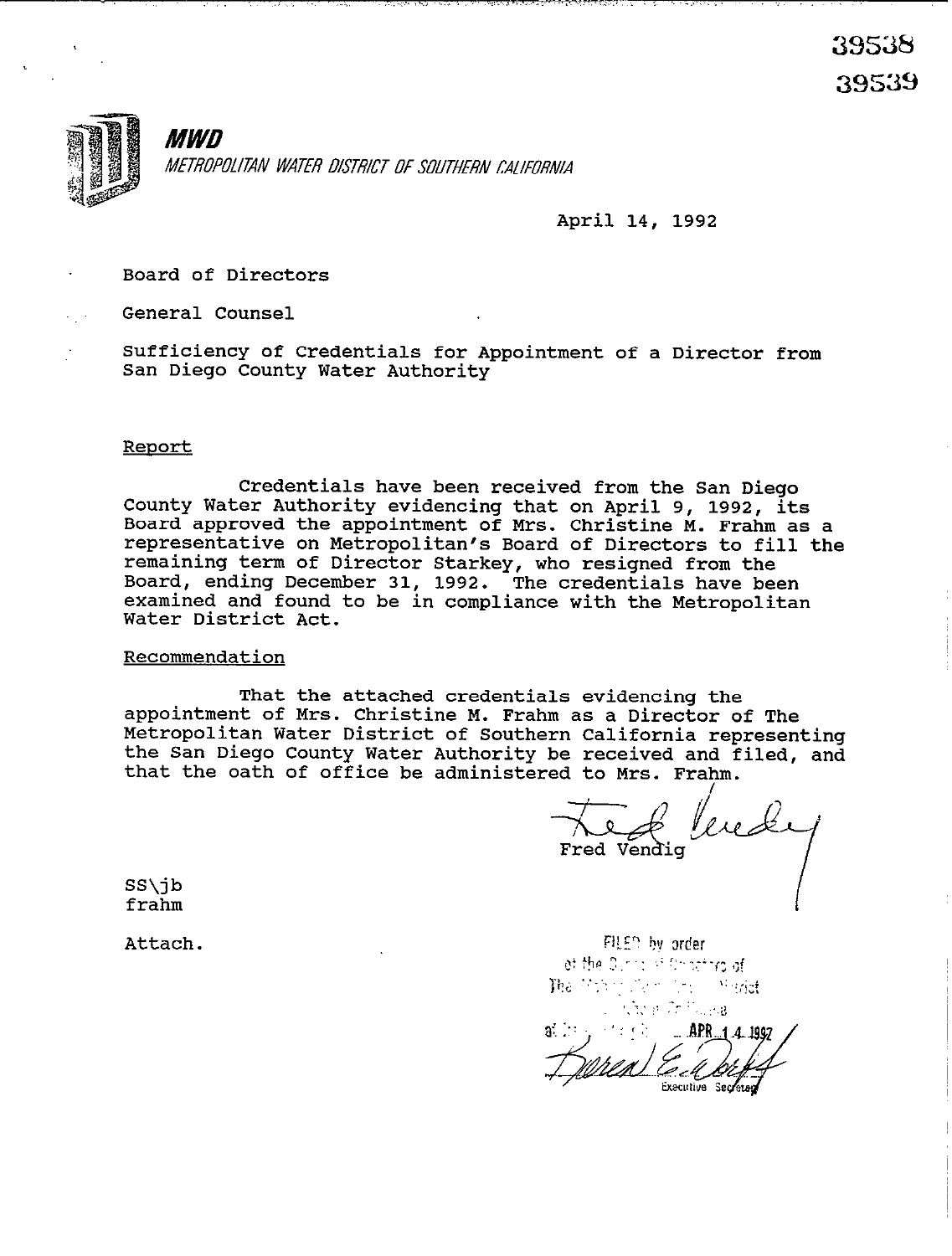**MWD** METROPOLITAN WATER DISTRICT OF SOUTHERN CALIFORNIA

 $\frac{1}{2} \left( \frac{1}{2} \frac{1}{2} \frac{1}{2} \right) \left( \frac{1}{2} \right)$ 

April 9, 1992

**To:** General Counsel

From: Executive Secretary

Subject: New Director from San Diego County Water Authority

Following the resignation of Director John P. Starkey, Mrs. Christine M. Frahm has been appointed by the Board of the San Diego County Water Authority as its representative on Metropolitan's Board to fill out the remaining term of Director Starkey ending December 31, 1992.

Attached are the credentials received from the San Diego county Water Authority showing the appointment of Mrs. Frahm. Please review for legal sufficiency.

If the credentials are legally sufficient, Mrs. Frahm will be sworn in at our April 14, 1992, Board Meeting.

aren E. Dorff

dc

Attachments

cc w/out attach.

- C. Boronkay
- R. W. Balcerzak
- D. L. Georgeson
- M. J. McGuire
- T. M. Spencer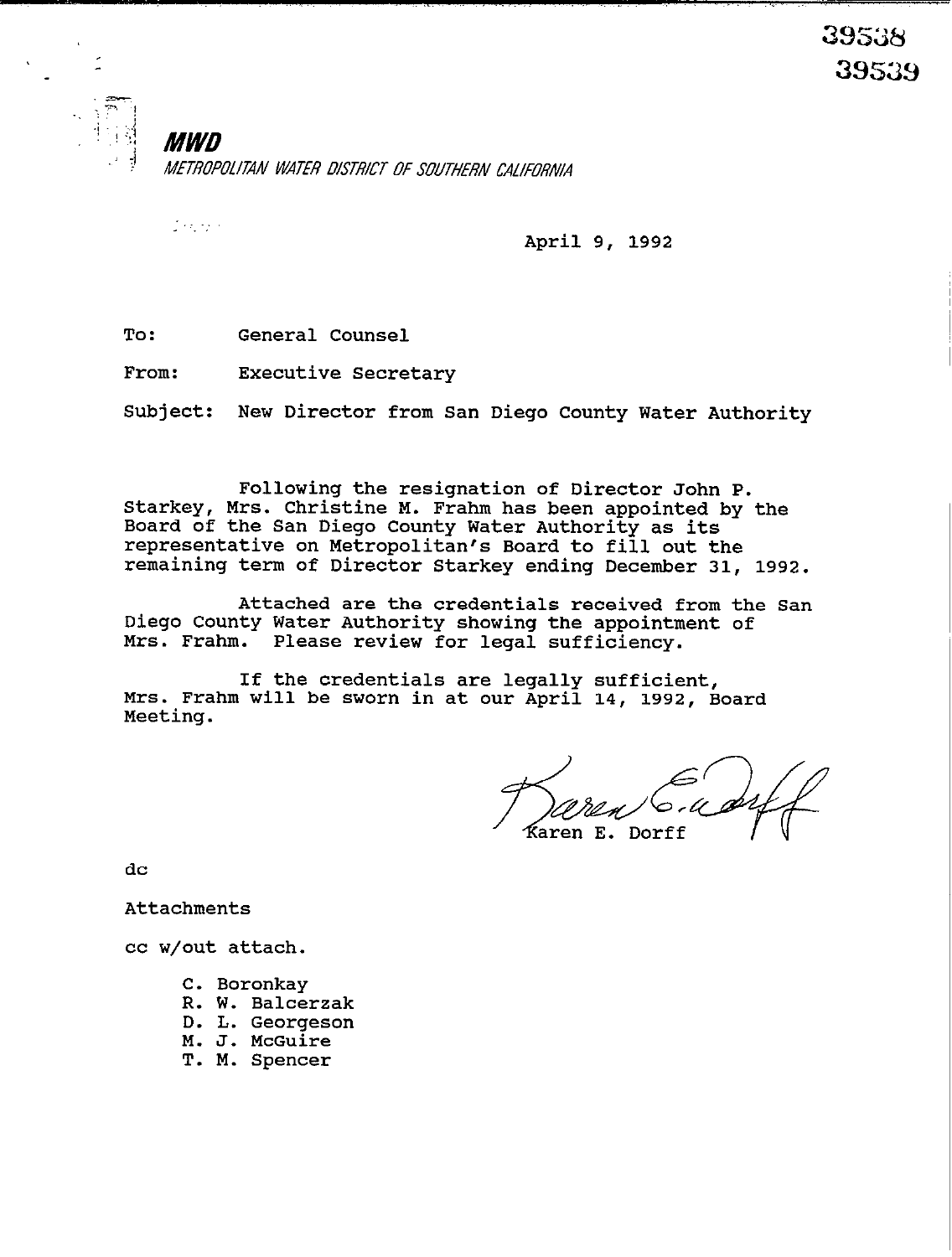# **RESOLUTION NO. 92-19**

**RESOLUTION OF THE BOARD OF DIRECTORS OF THE SAN DIEGO**  COUNTY WATER AUTHORITY CONSENTING AND APPROVING THE APPOINTMENT OF CHRISTINE M. FRAHM TO FULFILL THE **APPOINTMENT OF UNEXPIRED TERM OF JOHN P. STARKEY AS A REPRESENTATIVE OF THE SAN DIEGO COUNTY WATER AUTHORITY ON THE BOARD OF DIRECTORS OF THE METROPOLITAN WATER DISTRICT OF SOUTHERN CALIFORNIA** 

**WHEREAS, pursuant to Article 18 of the Administrative Code, Mike Madigan, Chairman of the SAN DIEGO COUNTY WATER AUTHORITY, has designated and appointed Christine M. Frahm to fulfill the unexpired term of John P. Starkey as a representative of the Water Authority on the Board of Directors of the METROPOLITAN WATER DISTRICT OF SOUTHERN CALIFORNIA;** 

**NOW, THEREFORE, the Board of Directors of the San Diego County Water Authority hereby consents to and approves said designation and appointment, and orders and determines that Christine M. Frahm shall be one of its representatives on the Board of Directors of the Metropolitan Water District of Southern California whose term shall expire on December 31, 1992, or at such time as her successor is appointed.** 

PASSED, APPROVED and ADOPTED this 9th day of *April, 1992*.

**AYES: Unless noted below, all Directors voted aye. NOES:** 

**ABSTAIN:** 

**ABSENT: Frahm, Golding, Griffen, Parrish, Turner** 

Mike Madigan, Chai*k*man **Board of Directors**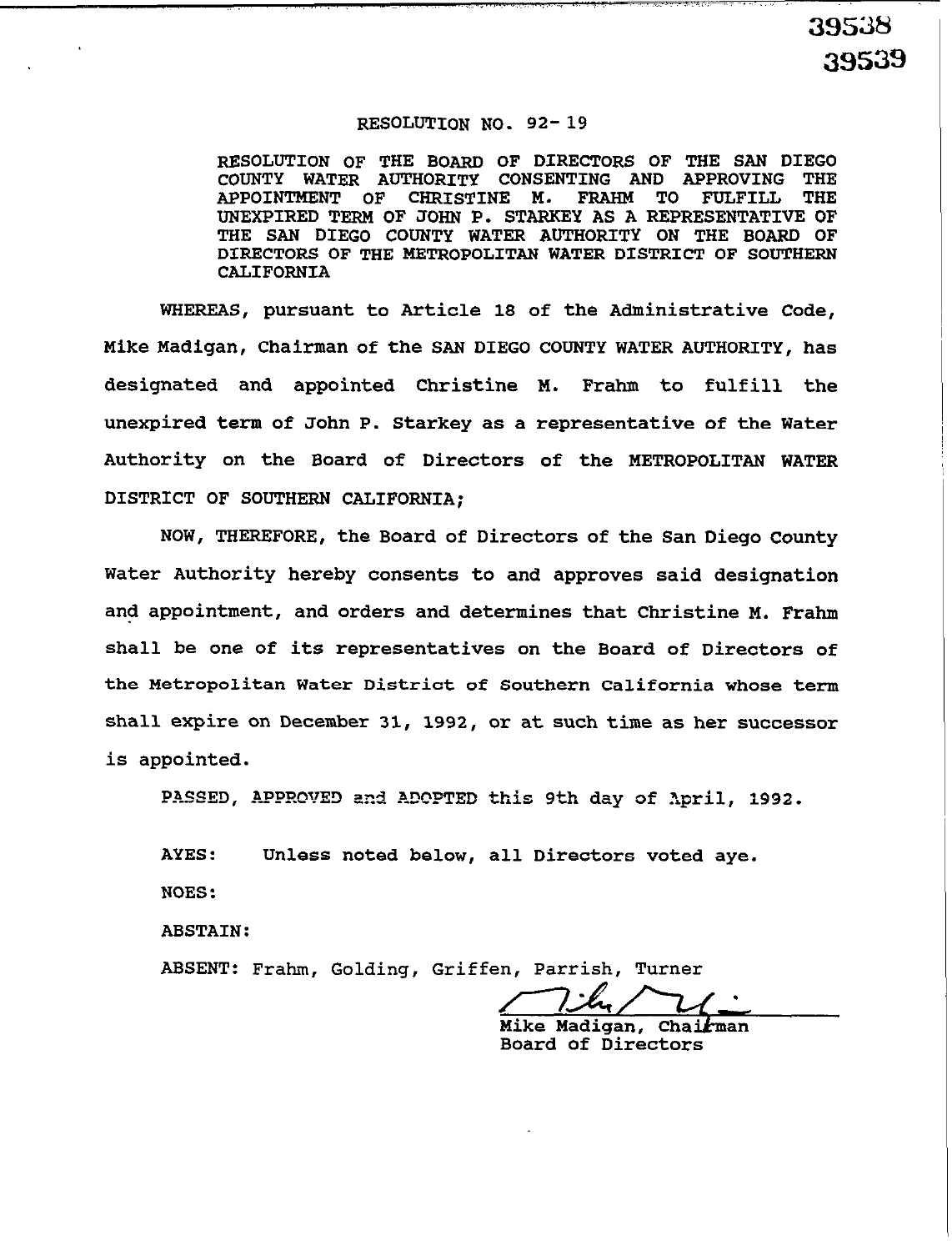39S38 39s39

**ATTEST:**  John/ M. Leach, Secretary **Board of Directors** 

-. - ., v.,. ~...

I, **Janet R. Kaltman, Executive Secretary of the Board of Directors of the San Diego County Water Authority, do hereby certify that the above and foregoing is a full, true and correct copy of said resolution of said Board and that the same has not been amended or repealed.** 

, which is a sequence of the contract of the contract of  $\alpha$  . The contract of the contract of the contract of

Valtneau

. . . ., .,

**het R. Maltman Executive Secretary Board of Directors** 

 $j$  $r$ m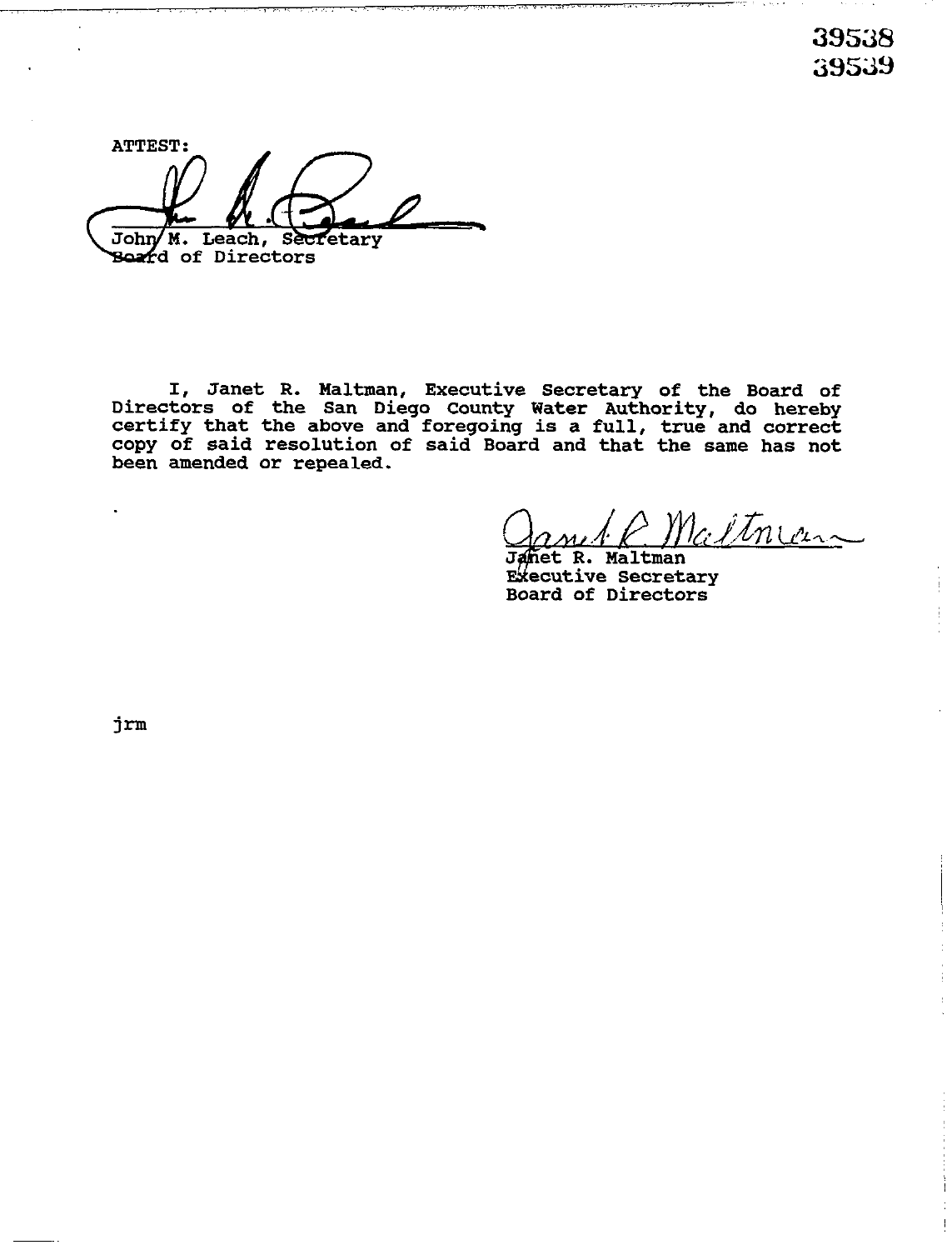# $\frac{39538}{39539}$   $\frac{1044}{7}$ SAN DIEGO COUNTY WATER AUTHORITY

 $\epsilon$  .

# DIOPOTODIO BEDODARINE

|                 |                                            | DIKTCLOK.2 RIOCHFLHA                                                                                                                          |     |       |  |  |  |  |
|-----------------|--------------------------------------------|-----------------------------------------------------------------------------------------------------------------------------------------------|-----|-------|--|--|--|--|
| Name            | Christine Marie Frahm ("Chris")            |                                                                                                                                               |     |       |  |  |  |  |
|                 |                                            | Home Address 4529 Rhode Island Street                                                                                                         |     |       |  |  |  |  |
| City            | San Diego                                  |                                                                                                                                               | 2ip | 92116 |  |  |  |  |
|                 | Telephone (619) 298-1582                   |                                                                                                                                               |     |       |  |  |  |  |
| <b>Business</b> |                                            | Business Affiliation Christine M. Frahm, A Professional Corporation                                                                           |     |       |  |  |  |  |
|                 |                                            | Title Owner/President                                                                                                                         |     |       |  |  |  |  |
|                 | Address 1202 Kettner Boulevard, Suite 6000 |                                                                                                                                               |     |       |  |  |  |  |
|                 |                                            | City San Diego 2ip 92101                                                                                                                      |     |       |  |  |  |  |
|                 |                                            | Telephone (619) 260-8560 "                                                                                                                    |     |       |  |  |  |  |
|                 |                                            | Former Business Affiliations (Name of business, citle, dates, location)<br>Christine M. Frahm, A.P.C., San Diego, California (1982 - Present) |     |       |  |  |  |  |
|                 |                                            | Associate Attorney, Margolis, Chatzky, Dunnett & Nuehlenbeck, Los Gatos, CA (1978-1982                                                        |     |       |  |  |  |  |
|                 |                                            | Associate Attorney, Luce, Forward, Hamilton & Scripps, San Diego, CA (1976-1978)                                                              |     |       |  |  |  |  |
|                 |                                            | Membership on other boards (Past or present, name of organization, location, dates,                                                           |     |       |  |  |  |  |
|                 |                                            | offices)<br>Board Member at Large, Gumpers Science Olympiad<br>Booster Club, San Diego, California (present)                                  |     |       |  |  |  |  |

Membership in Social, Fraternal, Religious, Service Professional Professional (Past or present, location, dates, offices) The State Bar of California American Bar Association San Diego County Bar Association. California Women Lawyers American Civil Liberties Union Lawyers Alliance for Nuclear Arms Control National Organization for Women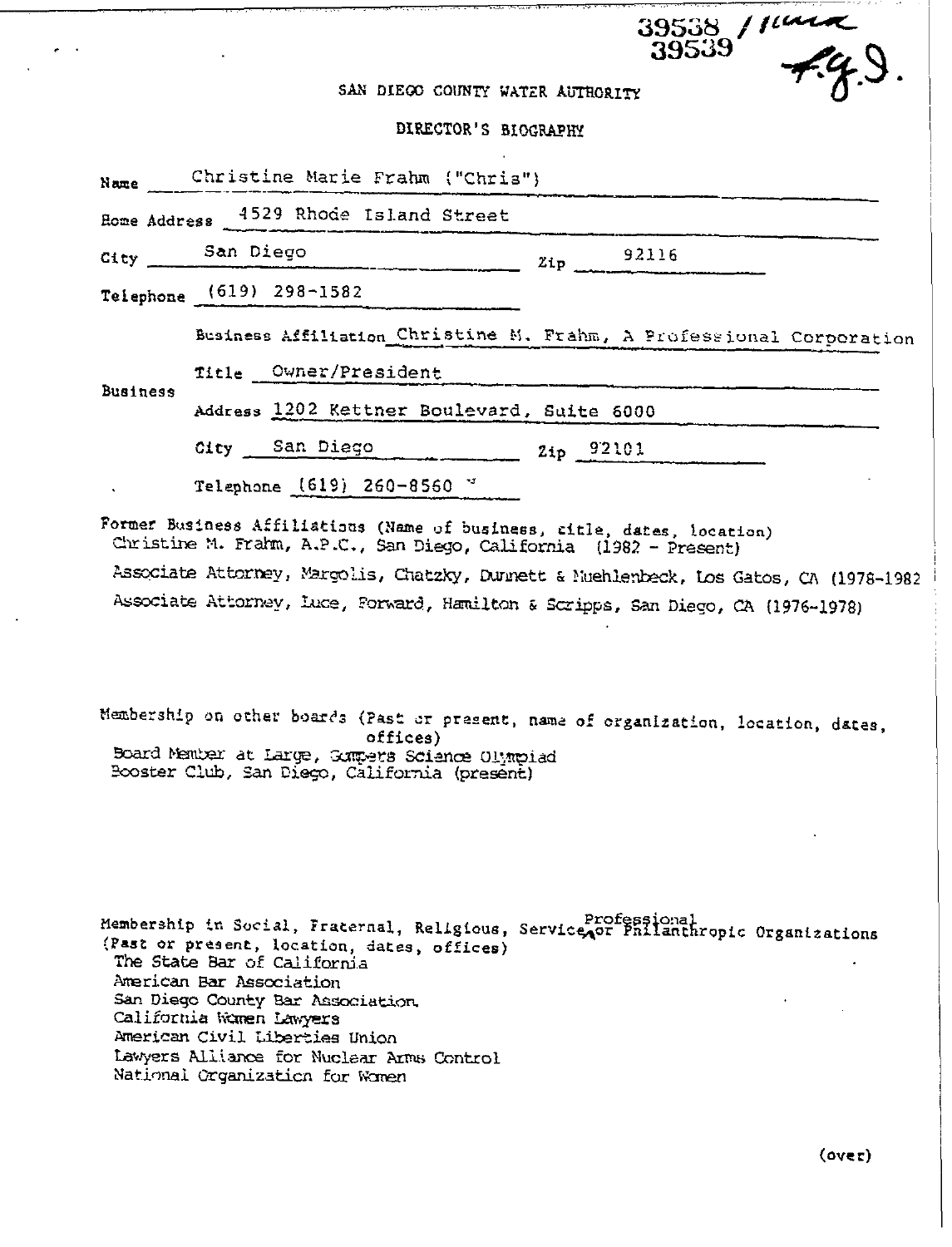|         |                                          |                               | Single _________ Married X Formerly married (Widowed or divorced) |                              |                                                                                      |
|---------|------------------------------------------|-------------------------------|-------------------------------------------------------------------|------------------------------|--------------------------------------------------------------------------------------|
|         |                                          | Spouse's Name Louis E. Goebel |                                                                   |                              |                                                                                      |
|         |                                          |                               | Spouse's Business Affiliation Goebel, Shensa & Beale              |                              |                                                                                      |
|         |                                          |                               | Spouse's Business Address __ 1202 Kettner Boulevard, Suite 6000   |                              |                                                                                      |
|         |                                          |                               |                                                                   | City San Diego 2ip 92101     |                                                                                      |
| Family: |                                          |                               |                                                                   |                              |                                                                                      |
|         |                                          |                               |                                                                   |                              | Children (Names, birth dates, sex if not clear from names, and cities of residence)  |
|         | Teresa Goebel (16)                       |                               |                                                                   |                              |                                                                                      |
|         | Matthew Goebel (4)                       |                               |                                                                   |                              |                                                                                      |
|         | Jessica Goebel (2)                       |                               |                                                                   |                              |                                                                                      |
|         |                                          | $\boldsymbol{z}$ . I. .       |                                                                   |                              |                                                                                      |
|         |                                          |                               |                                                                   |                              |                                                                                      |
|         |                                          |                               |                                                                   |                              |                                                                                      |
|         |                                          |                               | Parents (Names, whether living, city of residence)                |                              |                                                                                      |
|         | Father                                   |                               |                                                                   |                              |                                                                                      |
|         |                                          |                               | Mother Alexandria Frahm, lives in Azusa, California               |                              |                                                                                      |
|         |                                          |                               |                                                                   |                              |                                                                                      |
|         |                                          |                               | Brothers/XKRXXXX (Names, cities of residence)                     |                              |                                                                                      |
|         | Barry Frahm Memet, CA<br>Jim Frahm       |                               | San Diego, CA                                                     |                              |                                                                                      |
|         | George Frahm                             | Glendora, CA                  |                                                                   |                              |                                                                                      |
|         | Paul Frahm                               |                               | San Francisco, CA                                                 |                              |                                                                                      |
|         |                                          |                               |                                                                   |                              |                                                                                      |
|         |                                          |                               |                                                                   |                              |                                                                                      |
|         | Date Became CWA Director March 10, 1988  |                               |                                                                   |                              |                                                                                      |
|         | Birth Date October 6, 1949               |                               |                                                                   | Birth Place Washington, D.C. |                                                                                      |
|         |                                          |                               | Education: Elementary & High School Azusa, California             |                              |                                                                                      |
|         |                                          |                               |                                                                   |                              |                                                                                      |
|         |                                          |                               |                                                                   |                              | B.A. - California State University, Long Bea                                         |
|         |                                          |                               | College or University (1973) (summa cum laude)                    |                              |                                                                                      |
|         | xx xxxatxxxxxxxxx                        |                               | Angeles (1976) (honors)                                           |                              | J.D. - University of Southern California, Lo                                         |
|         |                                          |                               |                                                                   |                              |                                                                                      |
|         | Publications, Awards, Achievements, Etc. |                               | Staff member, Southern California Law Review (1974-1976)          |                              |                                                                                      |
|         |                                          |                               |                                                                   |                              | Published article: "The Corporate 'Termination Bonus' for Executives Entering Public |
|         |                                          |                               | So. Cal. L. Rev., Vol. 49, No. 4, 827-879 (1976): reprinted in    |                              | Service: Proper Government Recruiting Aid or Conflict of Interest?"                  |
|         |                                          |                               | Corporate Practice Commentary, Vol. 19, No. 4, Winter '78.        |                              |                                                                                      |

 $\ddot{\phantom{0}}$ 

 $\blacksquare$ 

 $\sim$   $\star$  $\mathcal{L}$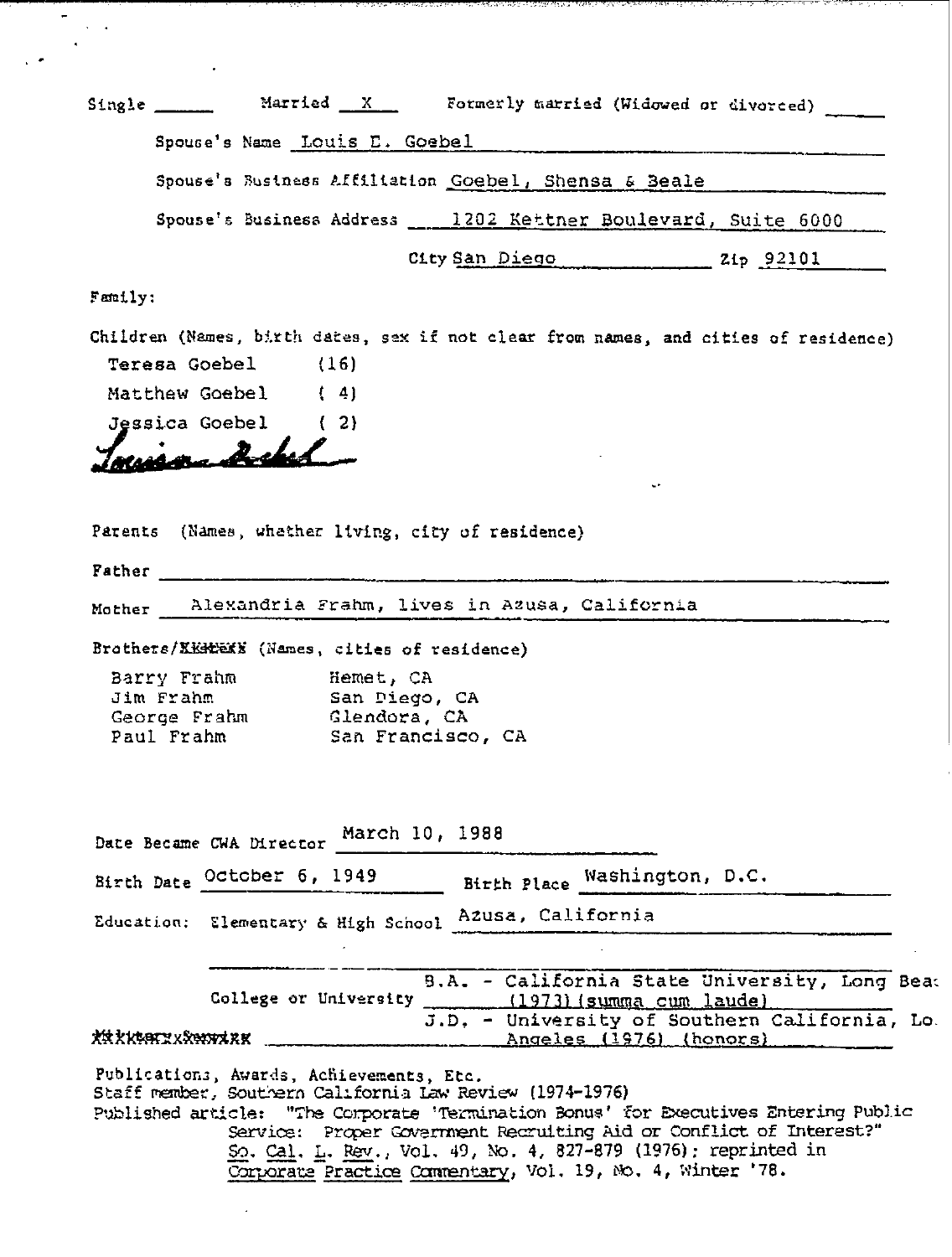

# San Diego County Water Authority A Public Agency

3211 Fifth Avenue + San Diego, California 92103-5718 (619) 297-3218 FAX (619) 297-0511 Contacts: Jim Melton/Home (619) 486-0885 Mork Stadler/Home (619) 272-4425



April 9, 1992

NEW AUTHORITY REPRESENTATIVE NAMED TO METROPOLITAN BOARD

Christine Frahm of San Diego today was appointed as a representative to the Metropolitan Water District of Southern California (MWD) beard of directors, representing the San Diego County Water Authority.

Mike Madigan, Authority board chairman, appointed Frahm to be one of six people representing the Authority on the 51-member MWD board of directors. She replaces John P. Starkey of San Diego. Her term expires Dec. 31, 1992.

Frahm also is an Authority director representing the city of San Diego. She was appointed to the board by Mayor Maureen O'Connor in March 1988. Currently, she chairs the board's Fiscal Policy Committee.

Frahm, an attorney, has practiced law in San Diego since 1976. She was employed by the San Diego law firm of Luce, Forward, Hamilton and Scripps from 1976 to 1978. She has had her own law firm for more than 10 years.

 $-over$ -

**MEMBER AGENCIES IRRIGANON DISTRICTS** 

**Change of Cancer Bry** 

WAIT? O STRICTS

r enkelt films<br>De films

COUNTY WAIER DISTRICT **Ladar Co** FUBLIC UTILITY DISTRICT + Failh-adh FEDERAL AGENCY **Participants** 

MUNICIPAL WATER DISTRICTS **Nucleo Constant** - Painbow<br>- Ramapa  $-1.30634$ e (Shaqabaan)<br>2. Paden Dom + Ancon dei Dialen ⊁i rallay Centari<br>≠ Tusma